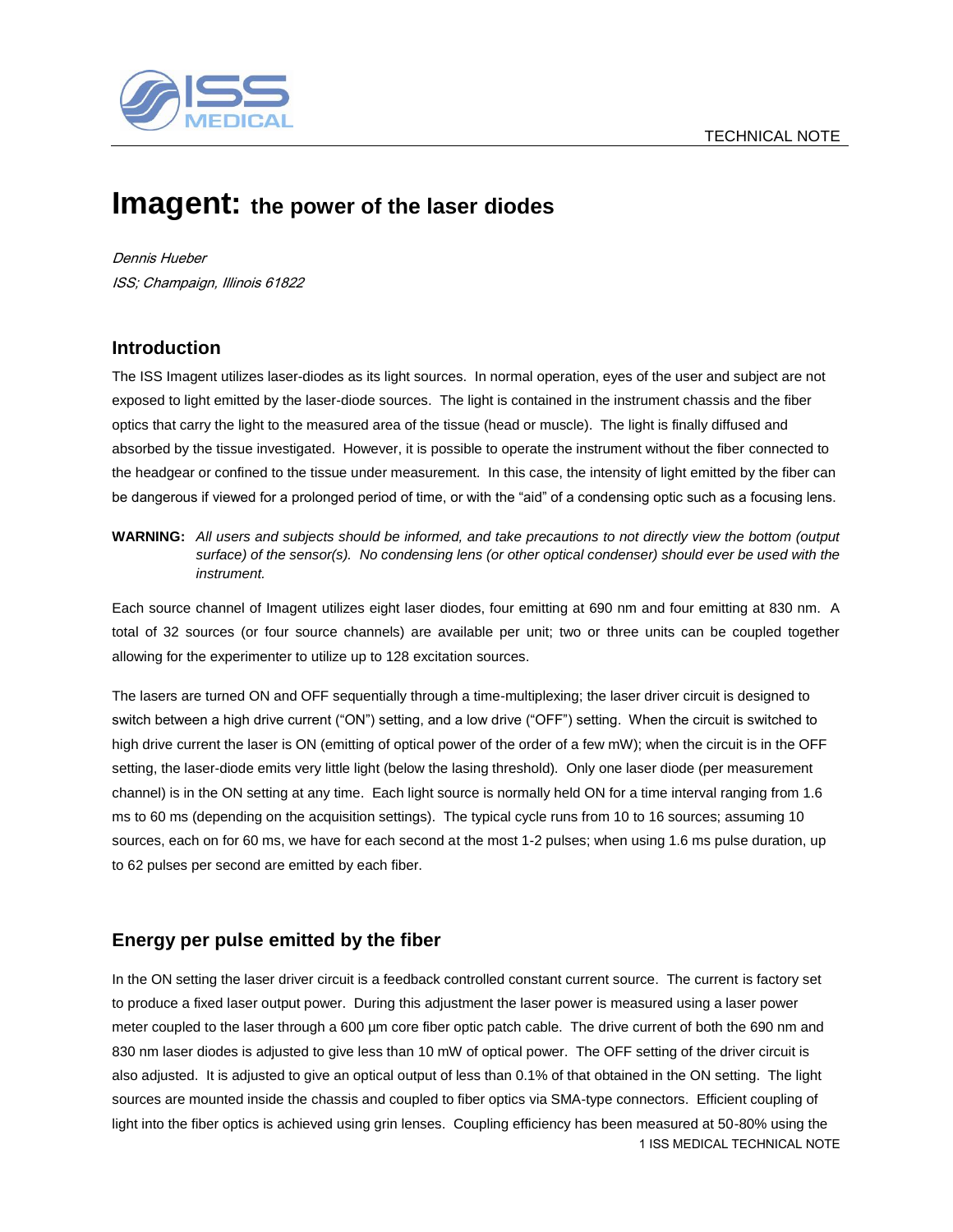400 µm core step-index fibers used by ISS supplied sensors; that is, an average power equal to up to 8 mW for each laser is coupled into the fiber. Since any given laser is switched ON for a duration of 1.6 ms to 60 ms, the

output of the 400 µm fiber optic, the maximum optical energy per pulse is (assuming a 80% coupling efficiency) is 0.48 mJ.

The standard optical fiber has a rated numerical aperture (NA) of 0.37; that is, the input and output maximum acceptance angle for a highly polished fiber would be within a cone with a maximum angle of about 43°. When using silica fibers (utilized in application with fMRI because of their low losses) with NA=0.22 and the light makes a cone of about 25° at the output). The actual fiber tips may not be highly polished, so the cone is actually somewhat diffuse. When using a fiber with NA=0.37, the light beam at 100 mm from the source covers an area with diameter 74 mm; assuming that the light is uniformly distributed, less than 1% of it covers a 7 mm diameter aperture. Since the energy distribution across the emission light cone may not be uniform – as it is the case of a well-focused light beam - this conclusion has been checked by measuring the fraction of power emitted by a well-polished 400 micron fiber at a distance of 100 mm through a 10 mm diameter round power meter. About 30% of the total optical power emitted by the 400 micron core 0.37 NA fiber was detected. When an approximately 7 mm aperture was placed in front of the power meter sensor surface, about 20% of the total optical power was detected. The average power expected to possibly pass through a 7 mm aperture at 100 mm is therefore less than 1.6 mW at both wavelengths.

### **Laser Safety for the Eye**

When addressing laser safety, two situations are generally considered by US and European Safety Standards.

- First, the maximum power that could pass through a 10 mm diameter aperture located at 100 mm (or 200 mm) from the output of the device.
- Secondly, the maximum power that could pass through a 50 mm aperture located at the same distance.

The 10 mm aperture is considered because this is the approximate maximum size of the human pupil; the distances being roughly the minimum focal length to the eye. The 50 mm aperture simulates the use of a condensing lens typical of a viewer add such as a telescope. The large emitter area and divergence angle of the laser and fiber optics greatly reduce the effective power of the laser.

The visible lasers (690 nm) emits less than 1 mW, so it is classified as a class 2 laser even under fault conditions. The invisible lasers (830nm) , also emit an average power less than 1mW, so even under fault conditions they are within the class 3R category. These categories are considering ANSI Z136-2007. If the older (pre-2002) standard, the Imagent is considered a class IIIb system, as there are no safety classes that include invisible radiation between class I and class IIIb.

Never view the laser ports, or sensor output fibers using condensing lens with a short focal length. To insure that only Class I levels of optical power reach the eyes when directly viewed with a short foal length condensing lens, the viewer would need to wear protective eyewear with an optical density of at least 7 at 830nm.

### **Laser Safety for the Tissue**

2 ISS MEDICAL TECHNICAL NOTE The American National Standards Institute (ANSI) suggests the maximum permissible skin exposure limit (MPE) for